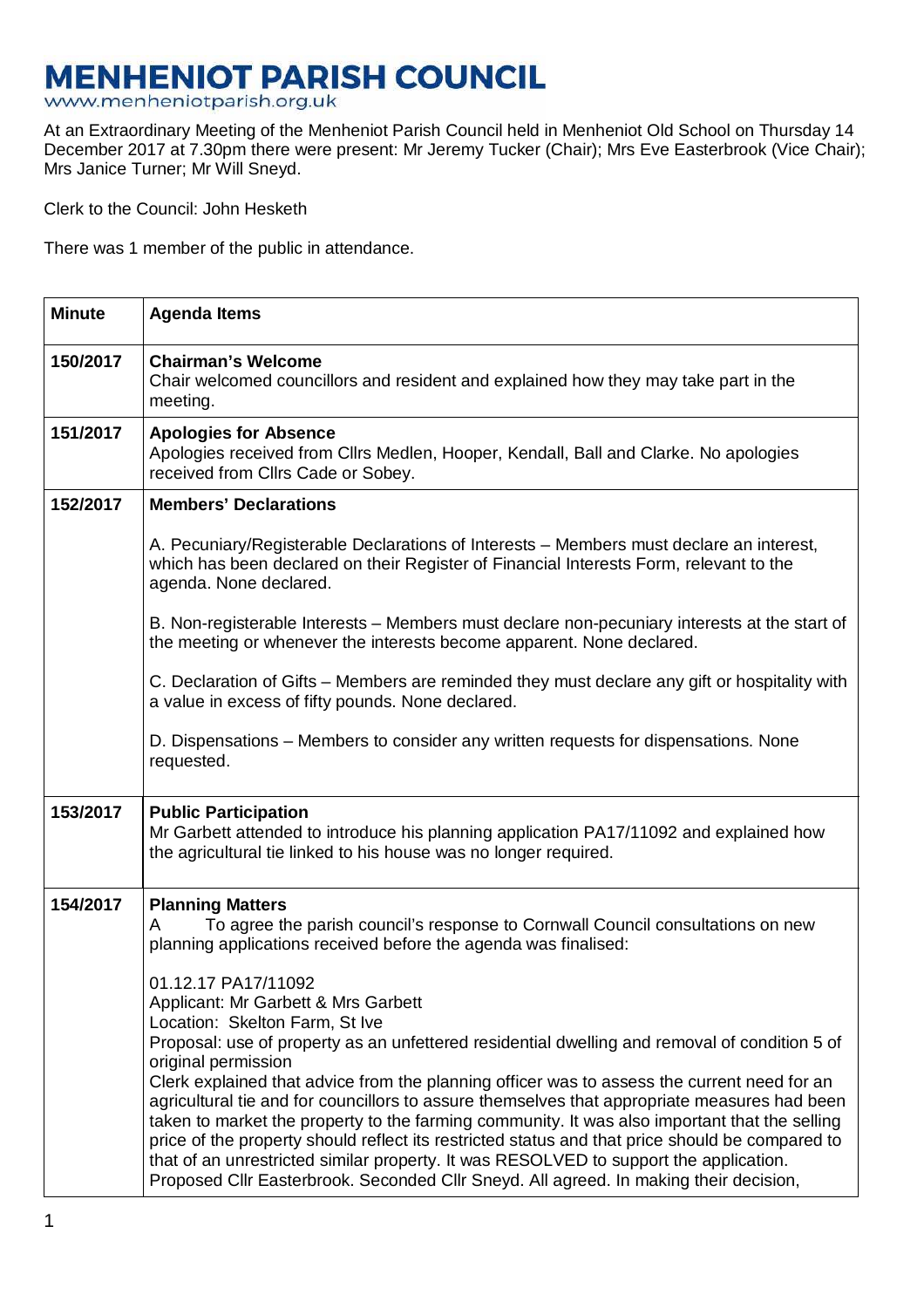|          |                                                                                                                                                                                                                                                                                                                                                                                                                                                                                                                                       | report was unavailable at the time of the meeting. | councillors were satisfied that the previously identified need for a house with an agricultural<br>tie no longer existed, and that appropriate marketing of the property had been carried out.<br>They made their decision subject to a satisfactory report from the county land agent whose |               |                |          |  |  |
|----------|---------------------------------------------------------------------------------------------------------------------------------------------------------------------------------------------------------------------------------------------------------------------------------------------------------------------------------------------------------------------------------------------------------------------------------------------------------------------------------------------------------------------------------------|----------------------------------------------------|----------------------------------------------------------------------------------------------------------------------------------------------------------------------------------------------------------------------------------------------------------------------------------------------|---------------|----------------|----------|--|--|
| 155/2017 | <b>Financial Matters</b><br>Accounts for Payment - Schedule 2017/18 - It was RESOLVED to accept the<br>A<br>payment schedule and agree payment. Proposed Cllr Turner. Seconded Cllr Sneyd. All<br>agreed.                                                                                                                                                                                                                                                                                                                             |                                                    |                                                                                                                                                                                                                                                                                              |               |                |          |  |  |
|          | Payments Schedule                                                                                                                                                                                                                                                                                                                                                                                                                                                                                                                     |                                                    | Nov 2017<br>Penod                                                                                                                                                                                                                                                                            |               | 8              |          |  |  |
|          | Date                                                                                                                                                                                                                                                                                                                                                                                                                                                                                                                                  | Payee                                              | <b>Description</b>                                                                                                                                                                                                                                                                           | CQ.           |                | £.       |  |  |
|          | 16/11/2017                                                                                                                                                                                                                                                                                                                                                                                                                                                                                                                            | <b>KRP Electrical</b>                              | Defibb installation                                                                                                                                                                                                                                                                          | 1737          | £.             | 104.40   |  |  |
|          | 20/11/2017                                                                                                                                                                                                                                                                                                                                                                                                                                                                                                                            | Merrymeet Residents                                | Donation                                                                                                                                                                                                                                                                                     | 1738          | 昱              | 125.00   |  |  |
|          | 20/11/2017                                                                                                                                                                                                                                                                                                                                                                                                                                                                                                                            | Menheniot Scout Group                              | Donation                                                                                                                                                                                                                                                                                     | 1739          | £.             | 100.00   |  |  |
|          | 23/11/2017                                                                                                                                                                                                                                                                                                                                                                                                                                                                                                                            | Tony Clarke                                        | <b>Expenses</b>                                                                                                                                                                                                                                                                              | 1740          | £.             | 60.00    |  |  |
|          | 14/12/2017                                                                                                                                                                                                                                                                                                                                                                                                                                                                                                                            | Prydis                                             | Accountancy support                                                                                                                                                                                                                                                                          | 1741          | £              | 87.60    |  |  |
|          | 14/12/2017                                                                                                                                                                                                                                                                                                                                                                                                                                                                                                                            | WeldSpray                                          | Maintennace                                                                                                                                                                                                                                                                                  | 1742          | £              | 100.80   |  |  |
|          | 14/12/2017                                                                                                                                                                                                                                                                                                                                                                                                                                                                                                                            | Webcube                                            | <b>IT</b> support                                                                                                                                                                                                                                                                            | 1743          | £              | 25.00    |  |  |
|          | 14/12/2017                                                                                                                                                                                                                                                                                                                                                                                                                                                                                                                            | Royal Mail                                         | NDP expenses                                                                                                                                                                                                                                                                                 | 1744          | £              | 114.00   |  |  |
|          | 14/12/2017                                                                                                                                                                                                                                                                                                                                                                                                                                                                                                                            | Cornwall Council                                   | <b>Election costs</b>                                                                                                                                                                                                                                                                        | 1745          | £              | 234.62   |  |  |
|          | 14/12/2017                                                                                                                                                                                                                                                                                                                                                                                                                                                                                                                            | Rob Craig                                          | Ground maintennace                                                                                                                                                                                                                                                                           | 1746          | £              | 290.00   |  |  |
|          | 14/12/2017                                                                                                                                                                                                                                                                                                                                                                                                                                                                                                                            | John Hesketh                                       | <b>Expenses</b>                                                                                                                                                                                                                                                                              | 1747          | £              | 48.14    |  |  |
|          | 22/12/2017                                                                                                                                                                                                                                                                                                                                                                                                                                                                                                                            | John Hesketh                                       | Salary                                                                                                                                                                                                                                                                                       | 1748          | £              | 522.00   |  |  |
|          | 14/12/2017                                                                                                                                                                                                                                                                                                                                                                                                                                                                                                                            | <b>TSO Host</b>                                    | Domain hosting                                                                                                                                                                                                                                                                               | 1749          | £              | 7.19     |  |  |
|          | <b>Bank Payments Schedule</b><br><b>Date</b>                                                                                                                                                                                                                                                                                                                                                                                                                                                                                          | Payee                                              | Sep 2017<br><b>Description</b>                                                                                                                                                                                                                                                               | Period<br>Pay | $\overline{7}$ | £        |  |  |
|          | 01/11/2017                                                                                                                                                                                                                                                                                                                                                                                                                                                                                                                            | <b>SWW</b>                                         | Allotments water                                                                                                                                                                                                                                                                             | DD.           |                | 16.17    |  |  |
|          | 01/11/2017                                                                                                                                                                                                                                                                                                                                                                                                                                                                                                                            | <b>SWW</b>                                         | Toilets water                                                                                                                                                                                                                                                                                | DD            |                | 259.26   |  |  |
|          |                                                                                                                                                                                                                                                                                                                                                                                                                                                                                                                                       |                                                    |                                                                                                                                                                                                                                                                                              |               |                |          |  |  |
|          | All bank payments this period<br>275.43<br>£                                                                                                                                                                                                                                                                                                                                                                                                                                                                                          |                                                    |                                                                                                                                                                                                                                                                                              |               |                |          |  |  |
|          | <b>Bank Receipts Schedule</b>                                                                                                                                                                                                                                                                                                                                                                                                                                                                                                         |                                                    | Nov 2017                                                                                                                                                                                                                                                                                     | Period        | $\overline{7}$ |          |  |  |
|          | <b>Date</b>                                                                                                                                                                                                                                                                                                                                                                                                                                                                                                                           | Payer                                              | <b>Description</b>                                                                                                                                                                                                                                                                           |               |                | £        |  |  |
|          | 09/11/2017                                                                                                                                                                                                                                                                                                                                                                                                                                                                                                                            | Lloyds Bank                                        | <b>Interest</b>                                                                                                                                                                                                                                                                              |               | £              | 3.66     |  |  |
|          | 06/11/2017                                                                                                                                                                                                                                                                                                                                                                                                                                                                                                                            | Groundworks                                        | NDP grant                                                                                                                                                                                                                                                                                    |               | £              | 2,371.00 |  |  |
|          | All bank receipts this period                                                                                                                                                                                                                                                                                                                                                                                                                                                                                                         |                                                    |                                                                                                                                                                                                                                                                                              |               | £              | 2,374.66 |  |  |
|          | Bank Reconciliation – previously circulated. Clerk gave bank holdings as £21,891.64<br>С<br>and £108,105.64 at 30 November 2017.<br>Councillors reviewed an application to award a grant to the<br>D<br>Menheniot Sports Association. (Report previously circulated). It was RESOLVED to award<br>the MSA a grant of £1.660.80 as a contribution towards the rejuvenation of the game area<br>surface. Proposed Cllr Tucker. Seconded Cllr Turner. All agreed.                                                                        |                                                    |                                                                                                                                                                                                                                                                                              |               |                |          |  |  |
| 156/2017 | <b>Chair's Agenda Items</b><br>The Chair proposed donating £20 to Menheniot Scout Group to cover the cost of<br>A<br>hiring the Old School for their Christmas Carol Service. It was RESOLVED to agree the<br>donation. Proposed Cllr Tucker. Seconded Cllr Sneyd. All agreed.<br>B<br>Representative to attend Community Network Area meeting 16 January 2018, 2pm St<br>Cleer Memorial Hall. Cllr Sneyd volunteered to attend the meeting to represent the parish<br>council. ACTION Clerk to forward meeting papers to Cllr Sneyd. |                                                    |                                                                                                                                                                                                                                                                                              |               |                |          |  |  |